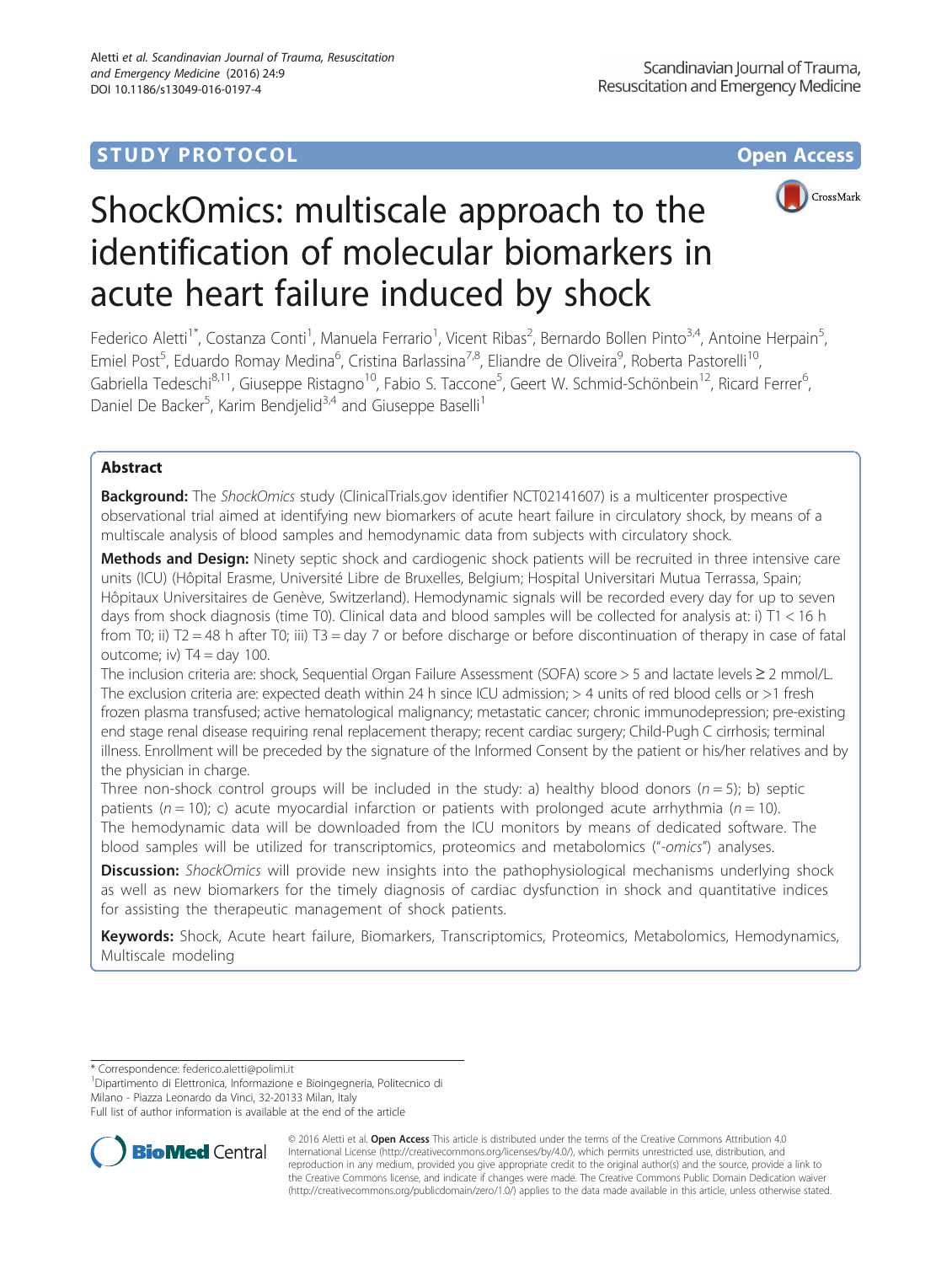#### Background

The clinical protocol "ShockOmics: Multiscale Approach to the Identification of Molecular Biomakers in Acute Heart Failure Induced by Shock", (ClinicalTrials.gov identifier NCT02141607) is part of a complex project which combines the observational clinical study described in this manuscript with animal research and in vitro experiments to investigate the fundamental mechanisms of acute heart failure (AHF) in circulatory shock. The goals of the project are the identification of novel biomarkers of shock-induced AHF, the formulation of a multiscale approach to the diagnosis and interpretation of the disease, and the design of new technologies and therapeutic strategies for improving the delivery of care in shock patients.

Circulatory shock is a life-threatening clinical condition, characterized by low tissue perfusion and ensuing cellular damage and organ dysfunction, which affects about one third of patients admitted to the intensive care unit (ICU) [[1\]](#page-8-0), with very high mortality rates. Four types of shock are commonly defined according to their hemodynamic patterns: hypovolemic shock (e.g., hemorrhagic shock (HS)), cardiogenic shock (CS), distributive shock (e.g., septic shock (SS)), and obstructive shock [\[1, 2\]](#page-8-0).

Septic shock is the most common form of shock, which can occur as a complication of sepsis caused by infection. Sepsis and ensuing shock are the leading cause of mortality in the ICU, among the top 15 leading causes of death overall, with a reported mortality rate above 40 %, and more than 200,000 deaths per year in the United States only [[3](#page-8-0)–[9\]](#page-8-0). Recent trials have reported lower mortality rates around 30 % [[10](#page-8-0)–[12](#page-8-0)].

Cardiogenic shock is the second most frequent form of shock, caused by sudden heart failure, due for instance to a severe heart attack. Novel technologies (e.g. extracorporeal membrane oxygenation (ECMO)) have contributed to a reduction of the mortality of cardiogenic shock below 50 % [[13](#page-8-0)–[15\]](#page-8-0), but its lethality remains extremely high.

Hemorrhagic shock is a form of hypovolemic shock due to blood loss. It occurs in 36–39 % of the victims of trauma resulting from accidental injuries, which is the leading cause of death at the age between 1 and 44 in the U.S.A. [\[16, 17\]](#page-8-0).

A frequent consequence of circulatory shock is the development of multiple organ failure (MOF), a condition in which organs not directly affected by the original insult become dysfunctional and eventually contribute to poor outcome. In the specific case of the heart, its function can be directly impaired by cardiac disease, such as acute myocardial infarction or prolonged arrhythmias, which causes cardiogenic shock and low cardiac output. However, in the other forms of shock, the heart can fail in the general context of MOF [\[18](#page-8-0), [19\]](#page-8-0). Although the goal of restoring an adequate level of perfusion is to prevent any organ from failing, the protection of the heart and the preservation of its function are instrumental for ensuring hemodynamic stability, and an adequate perfusion of all vital organs.

The relationship between shock, hypotension and hemodynamic instability, inflammation and MOF has been extensively investigated, but the mechanisms that ultimately trigger molecular and cellular injury which cause tissue and organ dysfunction remain largely undetermined, so that there is no clear therapeutic target. Hence, current therapies are targeted to restoration of hemodynamic variables and reduction of symptoms of shock/MOF, but they are unable to act at the "beginning of the cascade".

Vital signs available from measurements or estimates in critical care settings, such as electrocardiogram (ECG), arterial blood pressure (ABP), central venous pressure (CVP), stroke volume (SV) and cardiac output (CO), pulmonary artery pressure (PAP), pulmonary capillary occluded pressure (PAOP), and photo-plethysmographic (PPG) pulse-oximetry are routinely used for monitoring purposes. They convey instantaneous information on the CV status of the patient, but they cannot accurately predict the occurrence of hypotensive episodes and are often not sufficient to guide a timely and effective Early Goal Directed Therapy [[20](#page-8-0)–[22\]](#page-9-0), because of the poor understanding of the pathological cascades characterizing shock [[23](#page-9-0)–[34\]](#page-9-0). As a consequence, the success of any intervention, such as fluid resuscitation, vasopressor therapy and the use of inotropes is limited and depends on the trade-off between their short-term beneficial effect and their potential long-term risk. Fluids may restore blood pressure within minutes, but serious complications such as pulmonary edema may arise thereafter as a consequence of excessive fluid administration, causing alterations in tissue perfusion, delay in organ recovery and prolonged supportive therapies, such as mechanical ventilation. Vasoactive drugs are used to maintain blood pressure but present the risk of increasing the cardiac afterload and/or facilitating the occurrence of arrhythmias. Hence, their use can further stress the heart, potentially hampering its residual functionality [\[32](#page-9-0)–[34](#page-9-0)].

In the context of low blood pressure, low flow, and reduced ventricular contractility typical of circulatory shock and hemodynamic instability, careful monitoring of heart function is essential to prevent further tissue hypoperfusion and subsequent organ failure. ShockOmics focuses on acute heart failure due to shock, and will explore the presence of biomarkers, which could be related (but not limited) to a cascade of pathogenic phenomena, whose onset is potentially associated to the role of the intestine and of the endocrine glands as a source of powerful mediators for tissue injury [\[26](#page-9-0), [35\]](#page-9-0). ShockOmics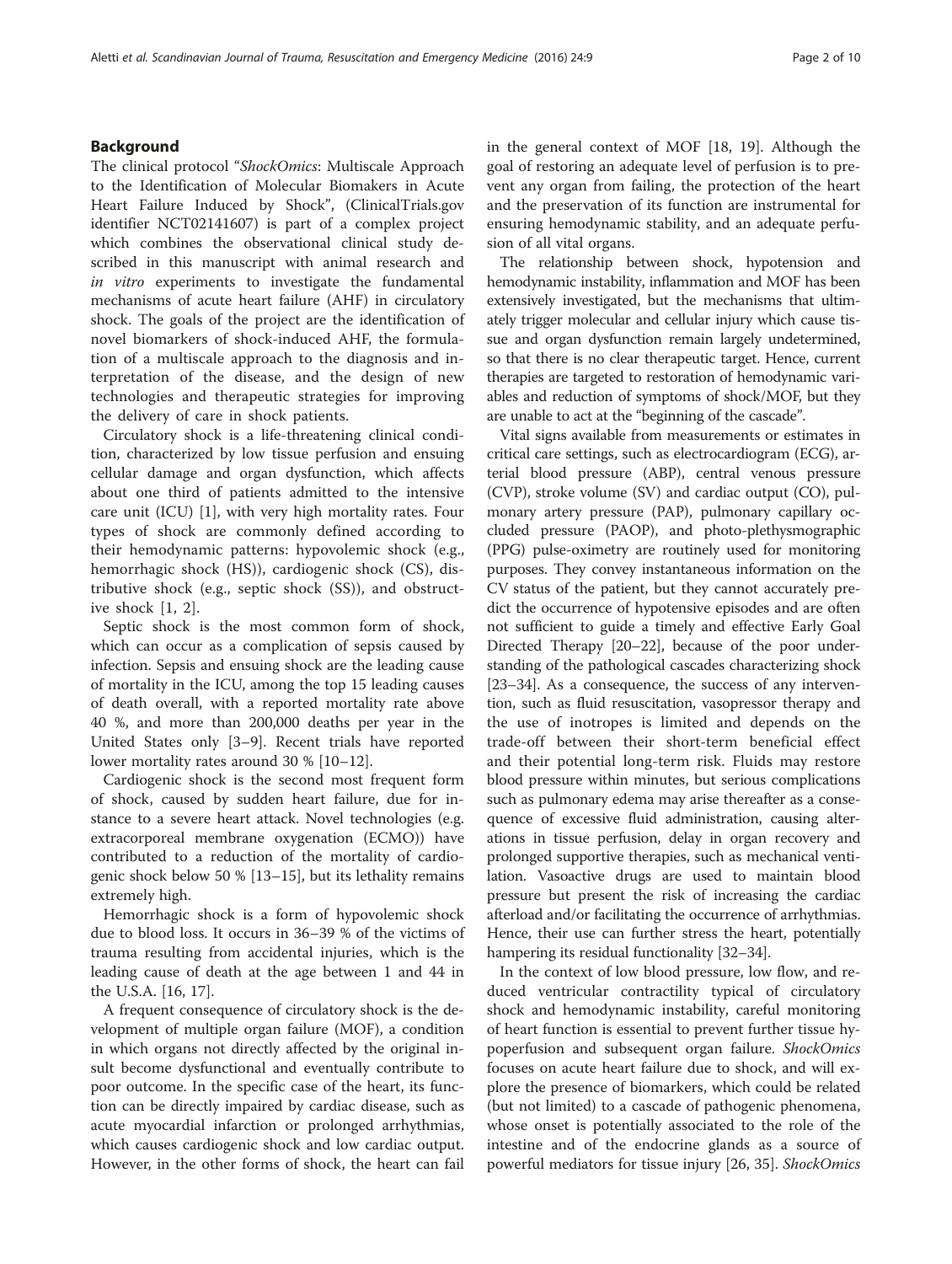aims at investigating the molecular triggers of AHF associated with shock and to identify inflammatory mediators and markers which are activated after an initial insult, with a particular emphasis on the role of uncontrolled proteolytic activity as a major cause of severe tissue injury. To achieve this goal, a systematic analysis of expression levels of transcripts, genes and their protein products, and of peptides generated by proteolysis will be carried out on blood samples obtained from ICU patients hospitalized. Based on the preliminary identification of candidate biomarkers of shock-induced AHF, animal experiments and in vitro studies will further validate the initial hypotheses on the fundamental mechanisms and on the biomarkers of the disease. This approach, besides focusing on new biomarkers of the disease, will aim to define new targets for therapy, in order to overcome the shortcomings of current therapies for circulatory shock. The final outcome of ShockOmics will be a multiscale integration of the information from different scales of investigation, from gene expression, to protein synthesis and metabolite expression, to organ specific injury in the heart and hemodynamic patterns characterizing the alteration of CV function in shock. In this framework, an important aspect is the interpretation of the patho-physiological changes in system level variables, i.e. CV measurements, which are routinely available in emergency departments, ICUs and operating rooms, in function of the fundamental processes of disease.

The objectives of the clinical study included in the framework of the ShockOmics project will specifically address the following questions:

- a) What are the circulating biomarkers of AHF and subsequent hemodynamic instability?
- b) What is the relationship between such biomarkers, the biochemical parameters, and the hemodynamic measurements, which are routinely available in the ICU?
- c) What are the regulatory points in the cascade, which could become targets for a cardioprotective therapy against shock?

The expected outcomes of the clinical study will be:

- 1) Definition of candidate biomarkers by means of cutting edge –omics techniques;
- 2) Development of an innovative multiscale, systems biology based models to describe the relationship between hemodynamic measurements/waveforms available in ICU/OR/ED and the progression of shock induced AHF;
- 3) Identification of novel targets for effective cardioprotective therapies to prevent/contrast shock progression;

4) Creation of a complex and detailed database of hemodynamic signals collected from the ICU monitors.

#### Methods and design

The ShockOmics clinical protocol defines the specifics of a multicenter prospective observational study meant to evaluate molecular mechanisms underlying shock and associated with AHF.

The ICUs involved in the clinical study are located in the following hospitals:

- Hôpitaux Universitaires de Genève, Université de Genève (Geneva, Switzerland)
- Hôpital Erasme, Université Libre de Bruxelles (Brussels, Belgium)
- Hospital Mutua de Terrassa (Terrassa, Spain)

All Institutional Ethical Committees in the three participating institutions approved the clinical protocol.

ShockOmics will recruit severe SS and CS patients. Severe HS patients will be also recruited, but their inclusion in the study will be limited to the system level investigation of the features of the hemodynamic signals, while the –omics analyses will not be carried out for this group (see [Discussion](#page-6-0) section).

The study will recruit 90 patients suited for analysis with full data collection available, i.e., well preserved blood samples, high quality hemodynamic recordings, all clinical, anamnestic, diagnostic and prognostic data. The patients will be classified according to existing shock severity scores, such as the Sequential Organ Failure Assessment (SOFA) score and the Acute Physiology And Chronic Health Evaluation (APACHE) II [[36\]](#page-9-0). In particular, the SOFA score will be utilized to set the threshold of shock severity as one of the inclusion criteria of the study (see Inclusion and Exclusion Criteria).

#### Sample size

The sample size was computed taking into consideration the following assumptions:

- 1. ShockOmics is an exploratory observational study aimed at testing new hypotheses on the molecular mechanisms of shock and consequent secondary organ failure, particularly AHF. Such hypotheses will be further explored and validated in animal models.
- 2. Incidence of AHF in the population is low (average estimate 1.3 cases/1,000 subjects, increasing with age up to 11.6/1,000 in those aged 85 years and over) [[37](#page-9-0), [38\]](#page-9-0). Conversely, MOF and specifically AHF are a frequent and often lethal complication in shock patients. Shock increases re-hospitalization rates, organ failure and associated mortality even after ICU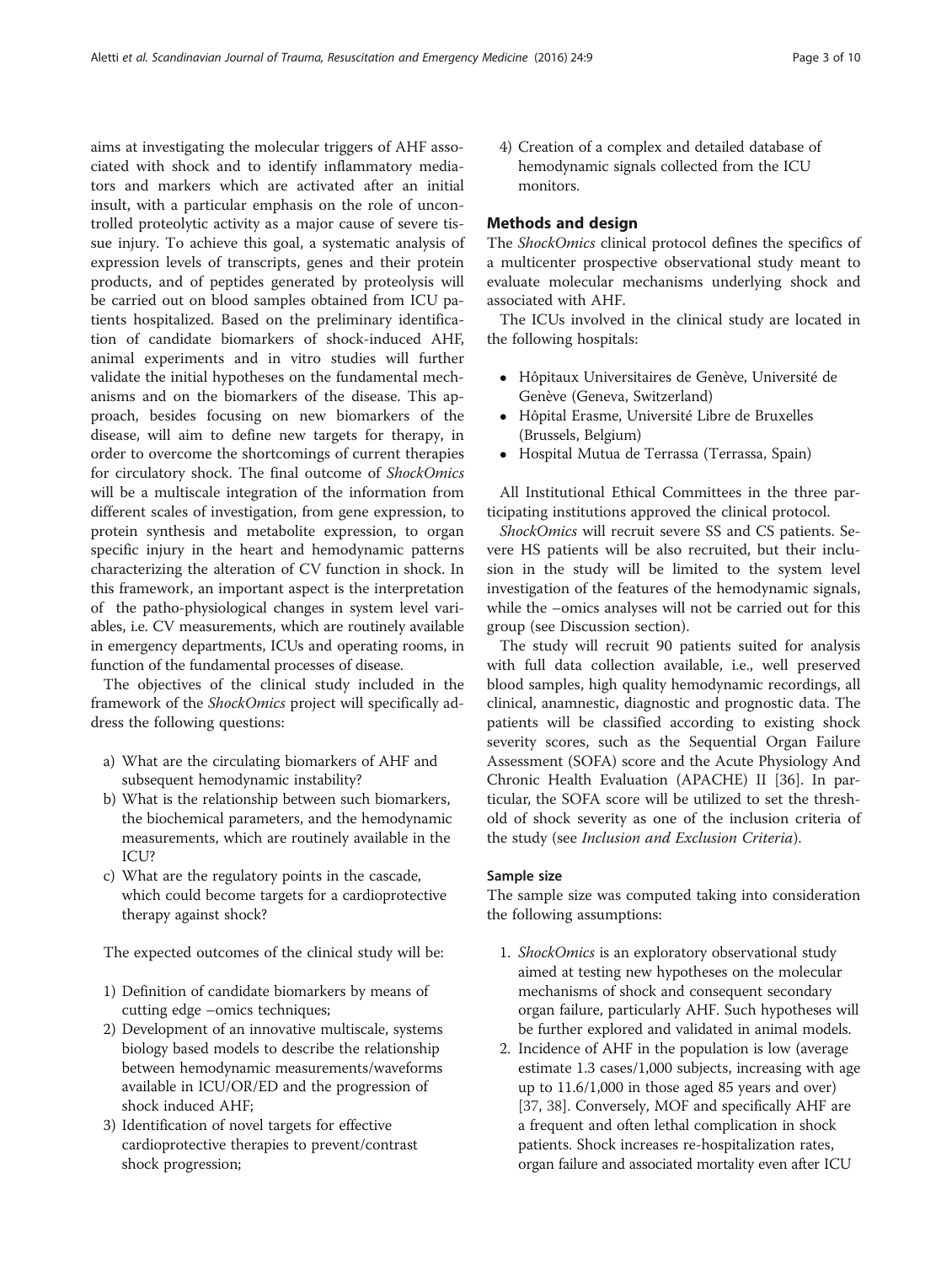discharge [\[39\]](#page-9-0). Therefore, we expect to observe the activation of inflammatory factors and pathogens because of the local and systemic ischemia/reperfusion episodes occurring in shock, with an increased risk of AHF.

3. Based on experimental and preclinical studies, we expect to test the occurrence of uncontrolled proteolytic activity, caused by serine proteases, metalloproteinases and other enzymes.

The sample size of  $n = 90$  patients was calculated considering as outcome a quantitative measurement of cardiac function (i.e. cardiac output), and the following parameters: a) an Effect Size  $(f^2)$  of 0.205 (for a strength of association equal to  $\mathbb{R}^2$  0.17); b)  $\alpha$  type I error probability equal to 0.05; c) power = 81 %, using a multiple linear regression; d) 10 predictors tested in the model and giving the effect size.

If the strength of association  $(R^2)$  for the selected set of predictors is equal to 0.20, the Effect Size  $(f^2)$  would increase to 0.25, giving to the study a Power of 89 %, while for models with R2 higher than 0.24 the Power obtained would be higher than 95 %.

The analyses of the blood samples and hemodynamic measurements will entail both analyses of the total sample  $(n = 90)$ , which will allow the identification of common predictors across different types of shock, and of the subgroups of the different types of shock, which will allow to identify specificities associated to the disease etiology. A minimum sample size of  $n = 30$  patients is needed per each subgroup in order to identify a set of predictors producing an Effect Size equal to 0.43 (for a strength of association equal to  $\mathbb{R}^2$  0.30), testing up to 3 predictors, with a Power of 80 %, and type I error α equal to 0.05. A maximum sample size of  $n = 60$  patients will enable to identify a set of predictors producing an Effect Size equal to 0.25 (for a strength of association equal to  $\mathbb{R}^2$  0.20), testing up to 6 predictors with a Power of 80 %, and type I error  $\alpha$  equal to 0.05.

In the specific case of hemorrhagic shock not determined by pre-existing pathologies (e.g., trauma patients), we expect the risk factors of low perfusion (i.e., reduced cardiac output) in these patients to be strictly related to shock. HS patients will be considered as reference shock population.

We will use data from septic patients and patients with acute heart disease not in shock together with septic shock and cardiogenic shock patients to conduct logistic regression analysis. Each subgroup analysis will be run on minimum of 40 subjects, allowing to identify single predictors with an Odds Ratio of 2.85 on a binary response variable defined as "shock onset", with a Power of 83 % and type I error  $\alpha$  equal to 0.05.

The sample size was estimated using G\*Power 3 Calculator. We estimate that each ICU will recruit  $n = 50$ patients in order to reach the above mentioned sample size, considering a drop out rate of  $~10$ %.

#### Patient groups

#### Septic shock  $(n = 60)$

Septic shock is defined as sepsis-induced hypotension, characterized by systolic blood pressure < 90 mmHg or a drop of > 40 mmHg from baseline or mean arterial pressure < 65 mmHg, persisting despite adequate fluid resuscitation. Adequate resuscitation will be considered achieved when a volume of at least 30 ml/kg of crystalloids will be administered. Additional fluid resuscitation will be guided using hemodynamic monitoring according to local practices. Subgroup analyses will be undertaken to compare the community-acquired and nosocomial-acquired infections.

#### Cardiogenic shock  $(n = 30)$

Cardiogenic shock is defined as a state of inadequate circulation of blood because of ventricular failure due to acute cardiac conditions, such as acute myocardial infarction (AMI) or prolonged arrhythmias (PA). Additionally, characteristics of the CS patients recruited in ShockOmics will be: hypotension, characterized by systolic blood pressure < 90 mmHg or a drop of > 40 mmHg from baseline or mean arterial pressure < 70 mmHg, persisting despite adequate fluid resuscitation; Cardiac Index <1.8  $L/min/m^2$  without supports or  $< 2.0 - 2.2$  L/min/m<sup>2</sup> with the support of inotropic drugs (e.g. dobutamine/isoprenaline/phosphodiesterase inhibitors or levosimendan) or of cardiac assistance devices; cardiac overload or altered left/ right ventricular function are assessed by typical echocardiographic indices [\[15](#page-8-0)]:

- Left ventricular (LV) volume and ejection fraction (EF) estimated by the apical biplane method of disks (modified Simpson's rule):
	- $-$  EF <35 % = systolic heart failure
	- LV diastolic volume/ body surface area (BSA) > 97 ml/m2 = severe LV dilation
- Aortic velocity time integral (VTI) measured by PW Doppler on LVOT:
	- Abnormal if < 18 cm
	- Severely abnormal if < 14 cm
- Mitral annular diastolic PW tissular Doppler velocities:
	- $-$  Lateral E/E' >12 = high LV filing pressure
	- $-$  E/E' <8 = normal LV filing pressure
- Right ventricular /left ventricular (RV/LV) diameter (or cross section area) ratio  $> 1$  = severe RV overload (intermediate if between 0,6 and 1).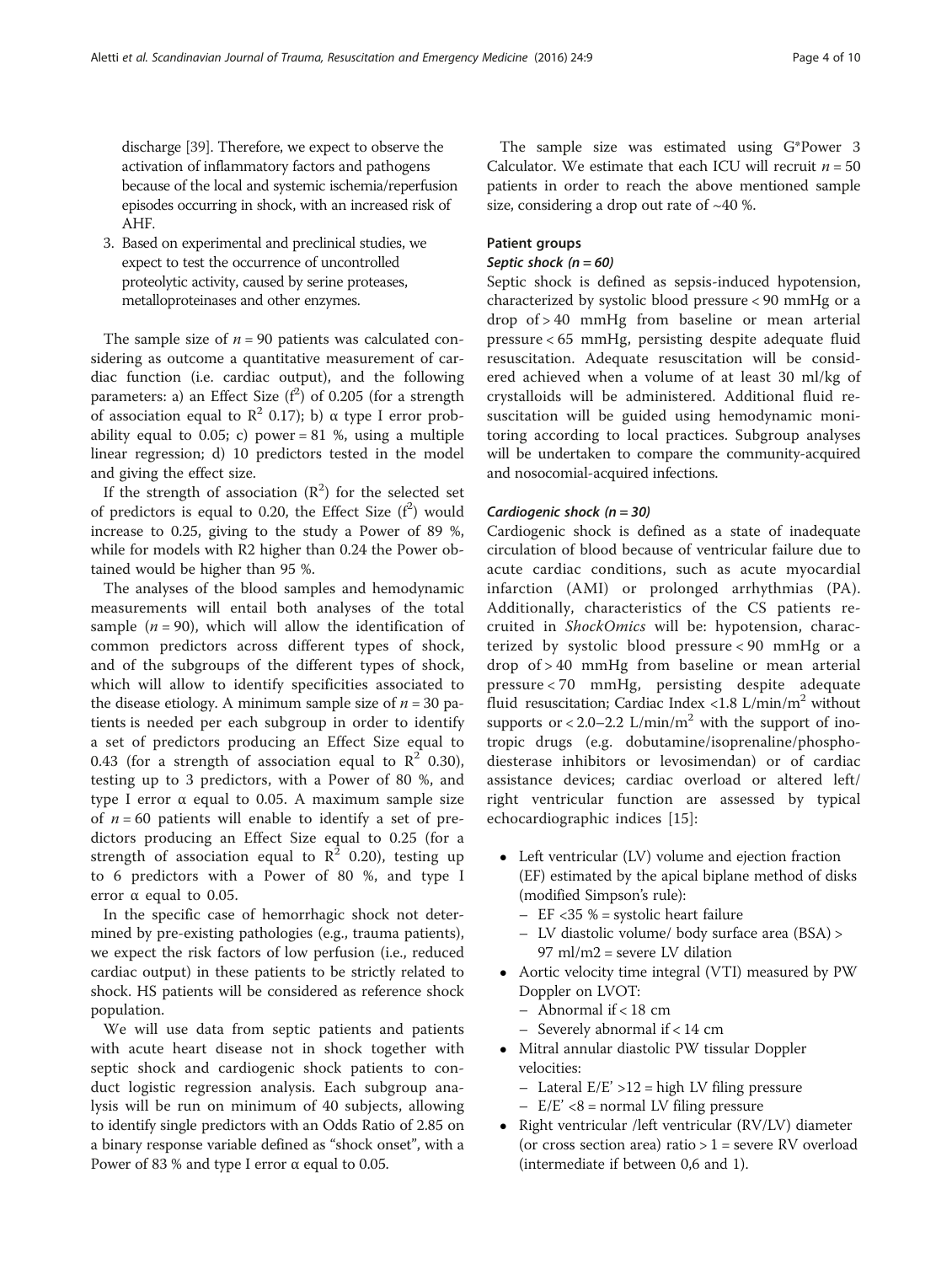Paradoxical inter-ventricular septum motion (or "D-shape") = severe RV overload

### Hemorrhagic shock  $(n = 15)$

Hemorrhagic shock is a hypovolemic form of shock, characterized by the rapid loss of significant amounts of blood, systolic blood pressure < 90 mmHg or a drop of > 40 mmHg from baseline or mean arterial pressure < 65 mmHg. The HS patients enrolled in the study will be analyzed exclusively from the standpoint of their hemodynamic records and clinical data.

## Control groups  $(n = 30)$

The ShockOmics study will also entail the collection of blood samples and hemodynamic data when possible in comparison groups of healthy subjects or patients not it shock:

- $n = 5$  healthy blood donors will be collected for the purposes of obtaining reference values for proteomics analysis
- $n = 10$  septic patients not in shock: sepsis caused by infections with inflammatory response with one organ dysfunction at most (as indicated by SOFA sub-scores for specific organ function), without organ support therapy (i.e., mechanical ventilation, renal replacement therapy) and with lactate levels < 2 mmol/L
- $n = 10$  cardiac patient not in shock, affected by AMI or PA patients

### Inclusion and exclusion criteria

The inclusion criteria of ShockOmics are:

- $\bullet$  SOFA score  $> 5$
- First blood sample and first hemodynamic measurements available within 16 h from admission to the ICU
- Informed Consent available: the consent will be requested to the patient, or to its relatives in case of altered consciousness, and signed by the physicians responsible for ShockOmics in the ICU. Delayed consent may be asked according to local rules and regulations in case the relatives were unavailable at the time of potential enrollment

The exclusion criteria of ShockOmics are:

- Risk of fatal illness and death within 24 h
- Patients already enrolled in other interventional studies
- More than 4 units of red blood cells transfused
- Patients receiving plasma or whole blood
- Active hematological malignancy
- Metastatic and/or active cancer
- Immunodepression, including transplant patients; patients infected by the human immunodeficiency virus (HIV+); constitutive immune system deficiency; any immunosuppressive therapy, including oral and parenteral corticosteroids (aerosols are allowed)
- Patients with pre-existing end stage renal disease needing renal replacement therapy. The introduction of continuous veno-venous hemofiltration from the day of admission onward is allowed
- Cardiac surgery in the previous ten days<br>• Child-Pugh C cirrhosis or acute liver fail
- Child-Pugh C cirrhosis or acute liver failure
- Terminal illness

## Timeline of data collection

- Time 0 (T0): admission to the ICU with diagnosis of shock or time of shock diagnosis in patients initially admitted without shock symptoms (see inclusion/ exclusion criteria above);
- Time 1 (T1): time at which the first blood sample for analysis is collected, within 16 h after T0. This time point is considered representative of acute shock before the therapy has taken effect, when shock has already activated the main patho-physiological cascades of inflammation and disease;
- Time 2 (T2): time at which the first blood sample for analysis is collected, at 48 h after T0. At this time point, the treatment has been administered for a long enough amount of time to evaluate its effects on the early molecular markers of disease;
- Time 3 (T3): time at which the third blood sample for analysis is collected, on day 7 of the ICU stay of the patient or before discharge from the ICU in case of shorter stays or before discontinuing therapy (death). At this time point, the activated molecular pathways and the relevant system level consequences are assumed to have reached a steady state condition;
- Time  $4$  (T4): follow up (FU) on  $\sim$  day 100 from Time 0. A blood sample will be collected in survivors who will not be re-hospitalized for the consequences of shock during the time between T3 and T4.

The time course of data collection for the protocol is shown in Fig. [1](#page-5-0).

### Clinical endpoints

The clinical endpoints that will be used to evaluate shock progression are:

 AHF assessed by a pool of measurements/estimates of cardiac function, including cardiac output, filling pressures, inotropic drugs requirements, left and right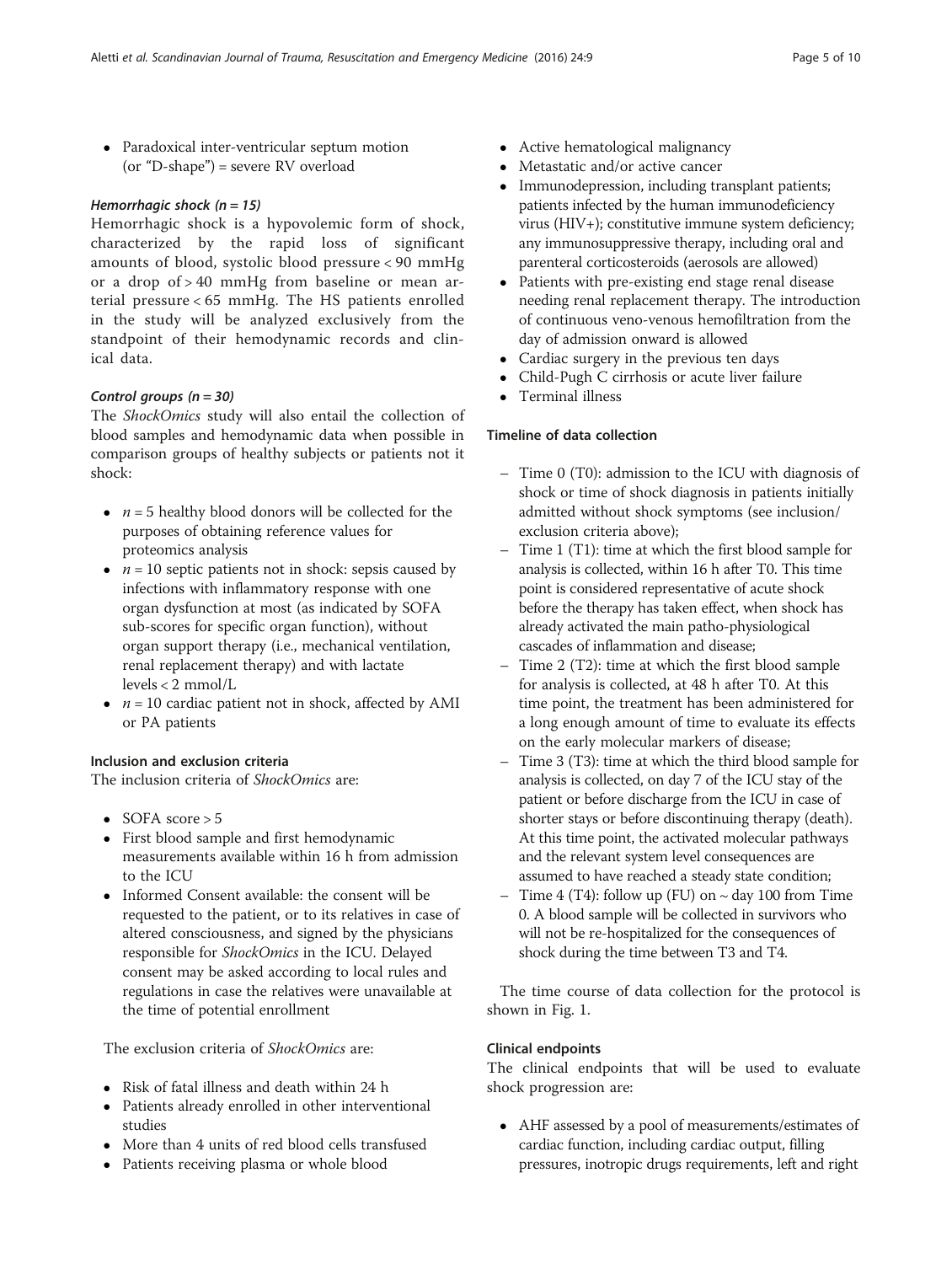<span id="page-5-0"></span>

ventricles function estimated by echocardiography. AHF will be at evaluated at Time 1, 2, 3

- Mechanical ventilation free days or organ support -days
- ICU survival
- Outcome at discharge from the ICU (objective: dead or alive, morbidities; subjective)
- Outcome at discharge from the hospital (objective: dead or alive, morbidities; subjective)

#### Clinical data collection

The following anamnestic and clinical data will be recorded daily from T1 until T3:

- Laboratory data from urine and blood samples
- Comorbidities
- Severity scores (SOFA and APACHE II scores)
- Time from onset of symptoms to shock diagnosis
- Time from ICU/ER admission to shock diagnosis
- Biochemical parameters, e.g. lactate levels, pH, etc.
- Therapy (drugs, fluids, etc.), temperature, urine output, stool production, bowel sound, abdominal fullness, appetite, food and fluid consumption or fasting, nausea and vomiting
- Cardiorespiratory assistance (mechanical ventilation, ECMO, intra-aortic balloon pump, etc.)
- Assessment of organ failure, and in particular heart failure
- Cognitive assessment (encephalopathy) by SAS, RASS and CAM-ICU scale
- For the patients not discharged from the ICU on day 7, the clinical data will be recorded on day: 10/15/22/30 and every 15 days until discharge from the ICU

#### Biological samples

Urine and blood samples will be collected at the times T1, T2, and T3. The typical management of shock

patients in ICU requires arterial, venous and urinary catheterization. These accesses are routinely used for drug/fluid administration and will also be used for the collection of the samples for analysis.

The ICU staff will contact survivors in order to schedule a follow-up visit on day 100 (T4, Recovery), during which a blood sample will be withdrawn for analysis.

The collection and analysis of urine will permit to evaluate standard biochemical parameters, routinely required to integrate the information from blood analysis, such as for instance kidney function, liver function, medullary function, etc.

#### Hemodynamic monitoring

The hemodynamic data will be downloaded from the bedside ICU monitor on a laptop computer by means of dedicated software. Details on the implementation of the solutions to the technical issues of downloading signals from the monitors and on the acquisition protocol are addressed in the [Discussion](#page-6-0) section.

The continuous waveforms, which will be routinely accessible, include:

- ECG
- ABP, via an arterial catheter inserted in the femoral or radial artery
- CVP, in patients with a central venous line with a pressure transducer
- PPG
- Respiratory signals: bio-impedance or thoracic belt
- Continuous SpO2

Further, continuous and non-continuous measurements and estimates, which will be available intermittently, will include: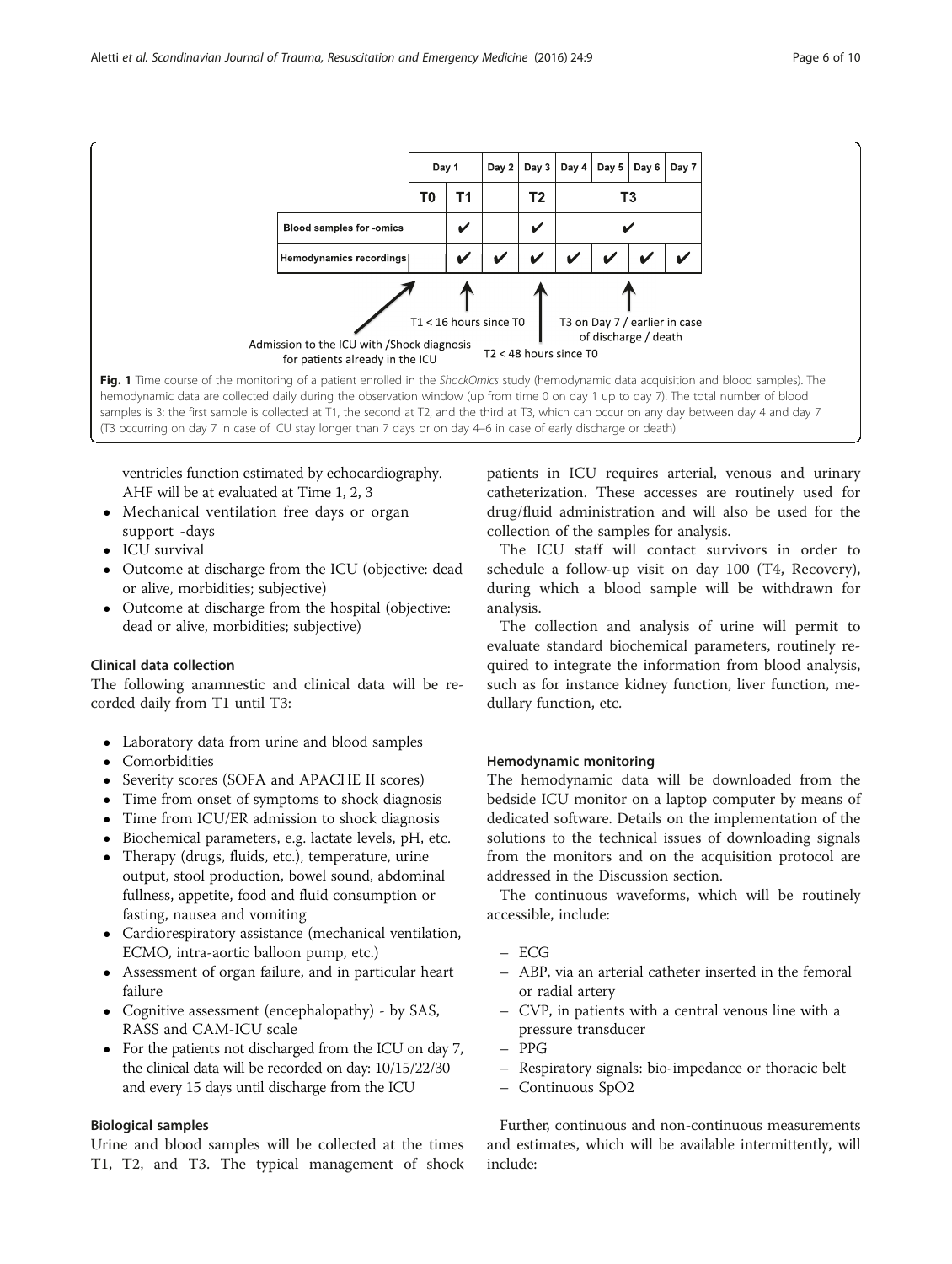- <span id="page-6-0"></span> Continuous measurements of PAP, PAOP, and estimates of CO via thermodilution, by means of a pulmonary artery catheter, when in use
- Stroke volume, CO, global end diastolic volume, extravascular lung water from trans-pulmonary thermodilution (PiCCO ® [Pulsion Medical System]) when in use
- Trans-thoracic or trans-oesophageal echocardiographic assessment on admission, on Day1, Day2, Day3, Day7/Discharge/Death
- Ventilation parameters (settings of mechanical ventilation if applicable; including pressure, tidal volume, static compliance, etc.) on Day1, Day2, Day3, Day7/Discharge/Death
- Central or mixed venous oxygen saturation and artero-venous  $pCO<sub>2</sub>$  difference on Day1, Day3, Day7/Discharge/Death.

### Protocol documentation

Each Experimental Center will archive the patient documentation in a Trial Centre File, which will include:

- Study Protocol signed by all relevant individuals
- European Commission Approval Notification
- Administrative Approval Notification (from the hospital)
- Any relevant correspondence/contracts between Funding agency (EU) and the ShockOmics consortium
- Completed transcoding file: including the transcoding from anonymized study codes and patient name, last name, date of birth, etc.
- Informed Consent and Privacy
- Individual data of the patient, i.e. Case Report Form (CRF) and hemodynamic tracings, dated and signed by the Investigator in charge for the center
- Safety Session: including all documentation related to severe adverse events incurred during the hospitalization

## Discussion

In this section, we discuss the solutions that were devised to address the main technical issues faced during the set-up stage of the clinical protocol, such as: high fidelity hemodynamic waveform download from the bedside monitor and storage in a database; guidelines for the treatment of blood samples to be used for –omics analyses; the definition of control groups; the inclusion in the study of a hemorrhagic shock group and the relevant limitations; the timeline of the project.

## Software for the download of the hemodynamic signals from the monitors, CRF and database

The three ICUs participating in ShockOmics are equipped with different bedside monitors:

- Hôpitaux Universitaires de Genève: Philips Intellivue MP70 ® (version K)
- Hôpital Erasme, Université Libre de Bruxelles: Dräger INFINITY (C700 + M540 ®)
- Hospital Mutua de Terrassa: Philips Intellivue MP70 ® (2012 Software)

A laptop computer will be connected to the monitor and hemodynamic and ventilation signals will be synchronously downloaded by means of dedicated software programs.

The following software will be used:

- Hôpitaux Universitaires de Genève: ixTrend Professional 2.0 ® (ixellence GmbH, Wildau, Germany)
- Hôpital Erasme, Université Libre de Bruxelles: NOTOCORD-hem Evolution ® (NOTOCORD Systems SAS, France)
- Hospital Mutua de Terrassa: Better Care software ® (Better Care S.L., Sabadell, Spain).

The signals, which will be typically downloaded from the monitors and stored in the database, include:

- Electrocardiogram at a sampling frequency, fs = 500Hz, 200Hz, 1000Hz
- Central arterial blood pressure, fs = 125 Hz, 200Hz
- Central venous pressure when a central venous line is present,  $fs = 200$  Hz
- Pulse oximeter photoplethysmography signals,  $fs = 200Hz$ ,  $125Hz$
- Respiratory signals: bioimpedance, fs = 62.5 Hz; thoracic belt, fs = 100Hz, 200Hz.

The different sampling rates are due to the different monitors and acquisition systems.

Prior to the implementation of the software-monitor interface, pilot tests on signals collected by the different software programs were run to verify the reliability of the acquisition procedures and the quality of the signals for the computation of the derived variables (e.g. systolic blood pressure series) which are required for the subsequent mathematical analysis. The exportation of data in the same format (e.g., as .csv files) ensures that there is no difference in the treatment of the signals by the software that could potentially hamper the consistency of the analysis, independent of the interface implemented to record the data, and also of the ICU monitor.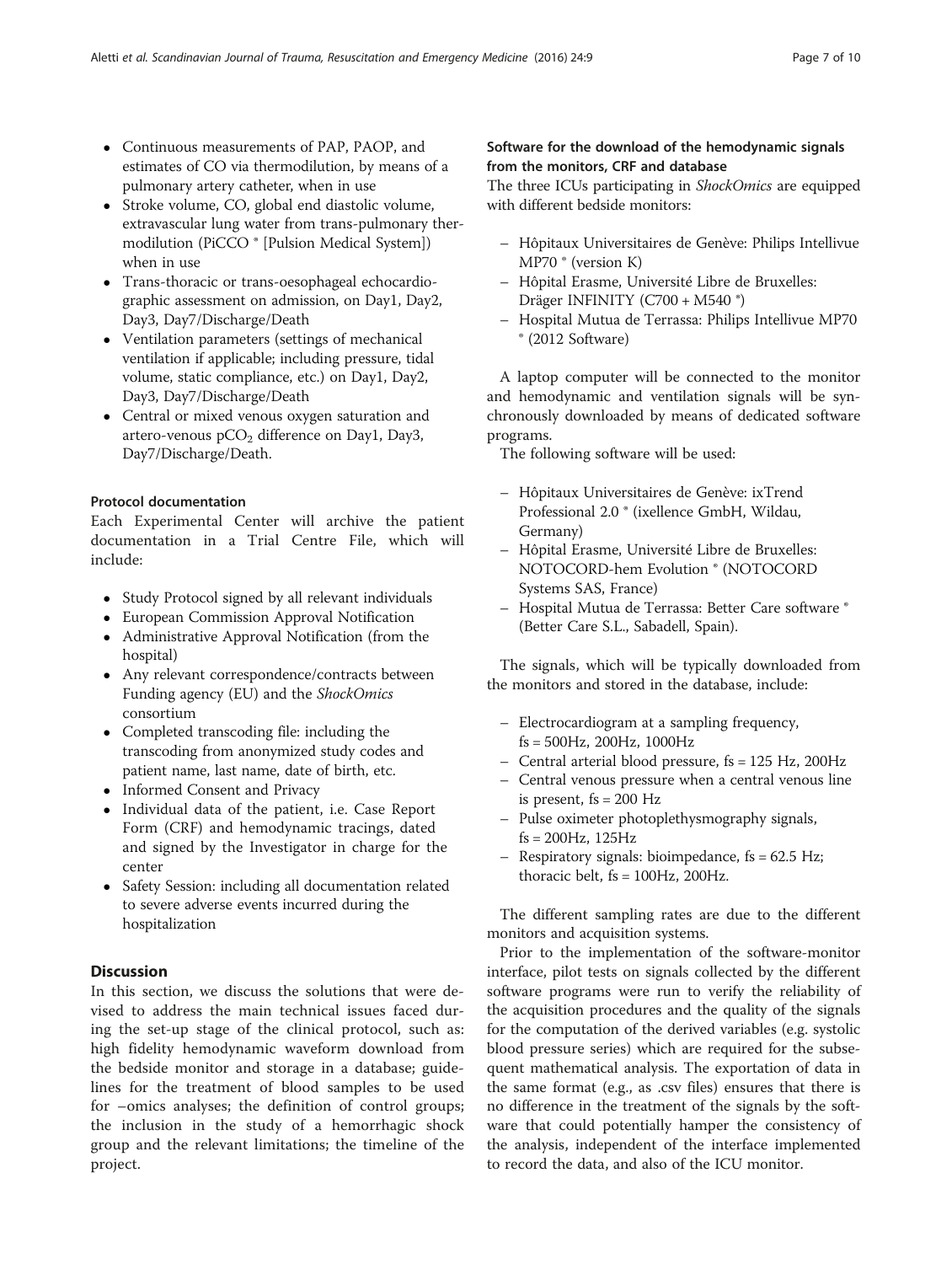The signals will be uploaded in the patient CRF, which is stored in the ShockOmics database. The CRF and the database architecture were developed by the ShockOmics partner Custom Software & Electronics, SL, Barcelona, Spain. The CRF is a multi-field electronic file in which the clinical data and hemodynamic signals collected during the ICU stay of a patient enrolled in the protocol are stored.

An appropriate signal collection protocol was designed, in order to generate a uniform hemodynamic database, and to optimize the workload of the physicians in the ICUs. Typical recordings will take place after routine patient washing. ECG, hemodynamic, and respiratory signals will be downloaded to the laptop and real time annotations will be carefully taken during standard maneuvers to test the hemodynamic status of the patients, such as end expiratory occlusion test in deeply sedated patients, fluid challenge, vasopressor challenge, etc. Besides the inclusion of specific maneuvers in the hemodynamic recordings, longer recordings without the presence of specific maneuvers may be collected in order to evaluate the long-term dynamics in the cardiovascular signals.

The hemodynamic signals will be analyzed by means of advanced mathematical techniques in order to derive clinically relevant information from the available waveforms (e.g. cardiac output estimates, stroke volume and pulse pressure variation in correspondence of fluid challenges, cardiovascular variability indices such as baroreflex sensitivity, non linear indices of heart rate and blood pressure dynamics, etc.).

The recordings will be collected every day during the window of observation defined in the protocol (see above, 7 days in case of early discharge from the ICU or death).

The database of ShockOmics will include all the CRFs of the patients enrolled in the study and all the cardiovascular signals downloaded from the ICU monitors. Further, an appropriate storage space has been foreseen for the most important parameters of the –omics analyses, which will be performed on the blood samples withdrawn from the patients at T1, T2, T3, and T4 when possible. The database will be partially available to researchers who will apply to access it for analysis of the data, following the expression of interest in a collaboration with the ShockOmics consortium and a request of access to the database which will be evaluated internally by ShockOmics consortium. Partial access to the database (e.g., the hemodynamic recordings) will be made freely available to the scientific community upon completion of the clinical study and of the analyses to be performed by the ShockOmics consortium.

## Blood sample handling and pre-processing for –omics analysis

Each of the blood samples (at T1, T2, T3, T4 for the survivors) collected for the –omics analysis will be studied by means of transcriptomics, proteomics, and metabolomics analyses.

A volume equal to 10 mL of blood will be withdrawn at the 4 points in time indicated above, according to the following protocol:

- 1 mL of peripheral venous blood will be withdrawn in Ethylen Diamine Tetra-Acetate (EDTA)
- Subsequently, two aliquots of 0,5 mL of blood will be distributed in two vials containing 0,5 mL of stabilizing reagent, then gently mixed and stored at -20 °C
- Plasma (for transcriptomic studies): 6 mL of blood in EDTA-coated tube, centrifuged at 1300 g for 10 min at 10 °C; the supernatant (plasma  $\sim$ 3 mL) is split into two vials (1.5 mL each) and further centrifuged at 16,000 g for 10 min at 10 °C. Finally, plasma is transferred into two 1.5 mL tubes and stored at -80 °C
- Plasma (for proteomics and metabolomics studies): a 50 % solution of 3 mL of blood in protease inhibitor is transferred in an EDTA-coated tube, centrifuged at 1300 g for 10 min at 10 °C; the supernatant (plasma  $\sim$ 1.5 mL) is split into three vials (0.5 mL) each) and stored at -80 °C.

#### Control groups

The criteria for the collection of the blood samples in the patients will also be applied to the comparison groups of septic patients and AMI or arrhythmic patients not in shock. Regarding the blood donors, only one sample will be taken and utilized as a healthy control benchmark for the samples from the patients enrolled in the study.

#### Hemorrhagic shock

A critical element of the clinical protocol is the inclusion of HS patients in the study. ShockOmics is aimed at investigating septic, cardiogenic and hemorrhagic shock in human patients, and in swine shock models. However, the –omics analyses impose extremely restrictive constraints on transfusions of blood and plasma, due to the impossibility of disentangling the confounding factors introduced by the donor blood. For these reasons, it has not been deemed possible to perform the multiscale investigation described for CS and SS in the case of HS patients. The same multiscale approach, aimed at combining –omics experiments with the mathematical analysis of hemodynamic recordings, will be followed in all the three (hemorrhagic, cardiogenic, septic) swine models of shock.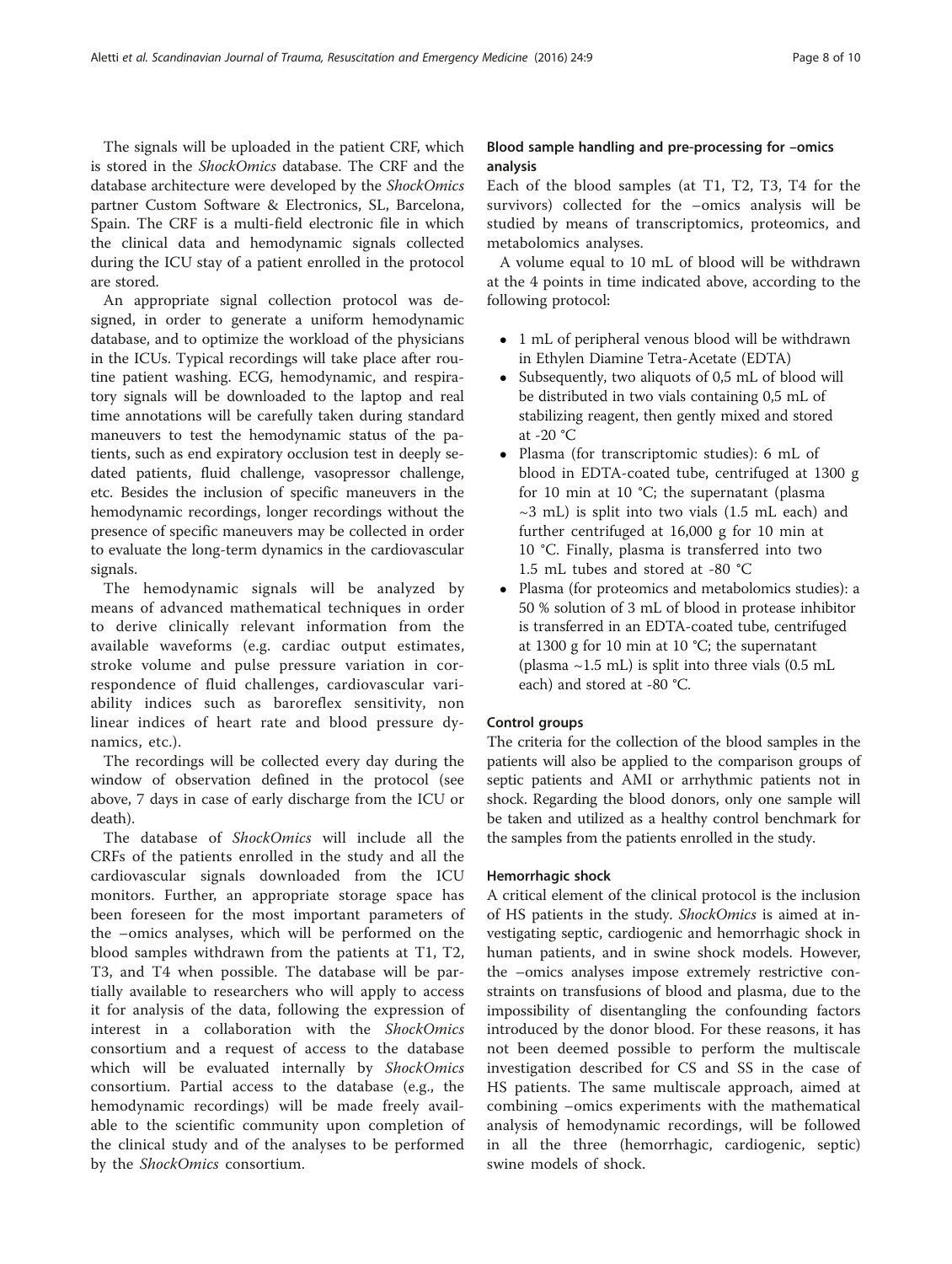<span id="page-8-0"></span>Still, for the sake of consistency with the general framework of the project, a limited number of severe hemorrhagic shock patients will be included in the database, but only the hemodynamic signals will be collected in these patients, without any blood samples and related analysis.

#### Trial status

At the time of publication, 64 patients out of the planned 90 have been recruited, and 12 controls out of 20. The study is expected to be completed by the first quarter of 2016.

#### Abbreviations

ABP: arterial blood pressure; AHF: acute heart failure; APACHE: acute physiology and chronic health evaluation; CO: cardiac output; CS: cardiogenic shock; CRF: case report form; CVP: Central venous pressure; ECG: electrocardiogram; ECMO: extracorporeal membrane oxygenation; EDTA: ethylen diamine tetra-acetate; EF: ejection fraction; HS: hemorrhagic shock; ICU: intensive care unit; LV: left ventricular; MOF: multiple organ failure; PAP: pulmonary artery pressure; PAOP: pulmonary capillary occluded pressure; PI: protease inhibitor; PPG: photo-plethysmography; RV: right ventricular; SOFA: sequential organ failure assessment; SS: septic shock.

#### Competing interests

GWSS owns shares in InflammaGen, a company by Leading Bioscience Inc., San Diego.

#### Authors' contributions

FA conceived the ShockOmics study, designed the clinical protocol and the hemodynamic acquisition protocol, coordinated the setup of the data acquisition protocol, drafted the manuscript. CC contributed to the design of the clinical protocol, calculated the statistical power, revised and approved this manuscript. MF contributed to the design of the clinical protocol, designed the hemodynamic acquisition protocol, revised and approved this manuscript. VR contributed to the design of the hemodynamic acquisition protocol, designed the database, revised and approved this manuscript. BBP revised the design of the clinical protocol, contributed to design of the hemodynamic acquisition protocol, contributed to the acquisition of the data, revised and approved this manuscript. AH contributed to the design of the clinical protocol and of the hemodynamic acquisition protocol, contributed to the acquisition of the data, revised and approved this manuscript. EP contributed to the acquisition of the data, revised and approved this manuscript. ERM revised the design of the clinical protocol, contributed to the acquisition of the data, revised and approved this manuscript. CB designed the guidelines for the treatment of the blood samples and of the –omics study, revised and approved this manuscript. EdO designed the guidelines for the treatment of the blood samples and of the –omics study, revised and approved this manuscript. RP designed the guidelines for the treatment of the blood samples and of the –omics study, revised and approved this manuscript. GT contributed to the design of the –omics study, revised and approved this manuscript. GR contributed to the design of the clinical protocol, revised and approved this manuscript. FST contributed to the design of the clinical protocol, contributed to the acquisition of the data, revised and approved this manuscript. GWSS contributed to the design of the clinical protocol, revised and approved this manuscript. RF contributed to the design of the clinical protocol, revised and approved this manuscript. DDB contributed to the design of the clinical protocol, revised and approved this manuscript. KB contributed to the design of the clinical protocol and of the hemodynamic acquisition protocol, contributed to the acquisition of the data, revised and approved this manuscript. GB contributed to the coordination of clinical protocol, data acquisition, database design, revised and approved this manuscript. All authors read and approved the final manuscript.

#### Acknowledgments

ShockOmics is funded under the 7<sup>th</sup> Framework Program of the European Union (Grant #602706 of the European Union).

#### Author details

1 Dipartimento di Elettronica, Informazione e Bioingegneria, Politecnico di Milano - Piazza Leonardo da Vinci, 32-20133 Milan, Italy. <sup>2</sup>Custom Software & Electronics SL, Barcelona, Spain. <sup>3</sup> Hemodynamic Research Group, Université de Genève, Geneva, Switzerland. <sup>4</sup> Anesthesiology Department, Hôpitaux Universitaires de Genève, Geneva, Switzerland. <sup>5</sup> Department of Intensive Care, Hôpital Erasme - Université Libre de Bruxelles, Brussels, Belgium. <sup>6</sup>Hospital Universitari Mutua de Terrassa, Terrassa, Spain. <sup>7</sup>Dipartimento di Scienze della Salute, Università degli Studi di Milano, Milan, Italy. <sup>8</sup>Fondazione Filarete, Milan, Italy. <sup>9</sup>Parc Científic de Barcelona, Barcelona, Spain. <sup>10</sup>IRCCS-Istituto di Ricerche Farmacologiche Mario Negri, Milan, Italy. <sup>11</sup>Dipartimento di Scienze Veterinarie e Sanità Pubblica, Università degli Studi di Milano, Milan, Italy. <sup>12</sup>Department of Bioengineering, University of California San Diego, La Jolla, CA, USA.

#### Received: 21 November 2015 Accepted: 7 January 2016 Published online: 28 January 2016

#### References

- 1. Vincent JL, De Backer D. Circulatory shock. N Engl J Med. 2013; 369(18):1726–34.
- 2. Vincent JL, De Backer D. Circulatory shock. N Engl J Med. 2014;370(6):583.
- 3. Dellinger RP, Levy MM, Rhodes A, Annane D, Gerlach H, Opal SM, et al. Surviving Sepsis Campaign: International Guidelines for Management of Severe Sepsis and Septic Shock 2012. Crit Care Med. 2013;41:580–637.
- 4. Caironi P, Tognoni G, Masson S, Fumagalli R, Pesenti A, Romero M, et al. Albumin replacement in patients with severe sepsis or septic shock. N Engl J Med. 2014;370:1412–21.
- 5. Hoyert DL, Xu J. Deaths: preliminary data for 2011. Natl Vital Stat Rep. 2011;61(6):1–52.
- 6. Martin GS, Maninno DM, Eaton S, Moss M. The epidemiology of sepsis in the United States from 1979 to 2000. N Engl J Med. 2003;348:1546–54.
- 7. Angus DC, Pereira CA, Silva E. Epidemiology of severe sepsis around the world. Endocr Metab Immune Disord Drug Targets. 2006;6:207–12.
- 8. Moss M, Martin GS. A global perspective on the epidemiology of sepsis. Intensive Care Med. 2004;30:527–9.
- 9. O'Brien Jr JM, Ali NA, Aberegg SK, Abraham E. Sepsis. Am J Med. 2007;120:1012–22.
- 10. Investigators PCESS, Yealy DM, Kellum JA, Huang DT, Barnato AE, Weissfeld LA, et al. A randomized trial of protocol-based care for early septic shock. N Engl J Med. 2014;370:1683–93.
- 11. ARISE Investigators, ANZICS Clinical Trials Group, Peake SL, Delaney A, Bailey M, Bellomo R, et al. Goal-directed resuscitation for patients with early septic shock. N Engl J Med. 2014;371:1496–506.
- 12. Mouncey PR, Osborn TM, Power GS, Harrison DA, Sadique MZ, Grieve RD, et al. Trial of early, goal-directed resuscitation for septic shock. N Engl J Med. 2015;372(14):1301–11.
- 13. Jeger RV, Radovanovic D, Hunziker PR, Pfisterer ME, Stauffer JC, Erne P, et al. Ten-year trends in the incidence and treatment of cardiogenic shock. Ann Intern Med. 2008;149:618–26.
- 14. Reynolds HR, Hochman JS. Cardiogenic shock: current concepts and improving outcomes. Circulation. 2008;117:686–97.
- 15. Thiele H, Zeymer U, Neumann FJ, Ferenc M, Olbrich HG, Hausleiter J, et al. Intraaortic balloon support for myocardial infarction with cardiogenic shock. N Engl J Med. 2012;367:1287–96.
- 16. Shackford SR, Mackersie RC, Holbrook TL, Davis JW, Hollingsworth- Fridlund P, Hoyt DB, et al. The epidemiology of traumatic death. A population-based analysis. Arch Surg. 1993;128:571–5.
- 17. Sauaia A, Moore FA, Moore EE, Moser KS, Brennan R, Read RA, et al. Epidemiology of trauma deaths: a reassessment. J Trauma. 1995;38:185–93.
- 18. Rudiger A, Singer M. Mechanisms of sepsis-induced cardiac dysfunction. Crit Care Med. 2007;35:1599–608.
- 19. Zanotti-Cavazzoni SL, Hollenberg SM. Cardiac dysfunction in severe sepsis and septic shock. Curr Opin Crit Care. 2009;15:392–7.
- 20. Rivers E, Nguyen B, Havstad S, Ressler J, Muzzin A, Knoblich B, et al. Early goal-directed therapy in the treatment of severe sepsis and septic shock. N Engl J Med. 2001;345:1368–77.
- 21. Rivers EP, Katranji M, Jaehne KA, Brown S, Dagher GA, Cannon C, et al. Early interventions in severe sepsis and septic shock: a review of the evidence one decade later. Minerva Anestesiol. 2012;78:712–24.